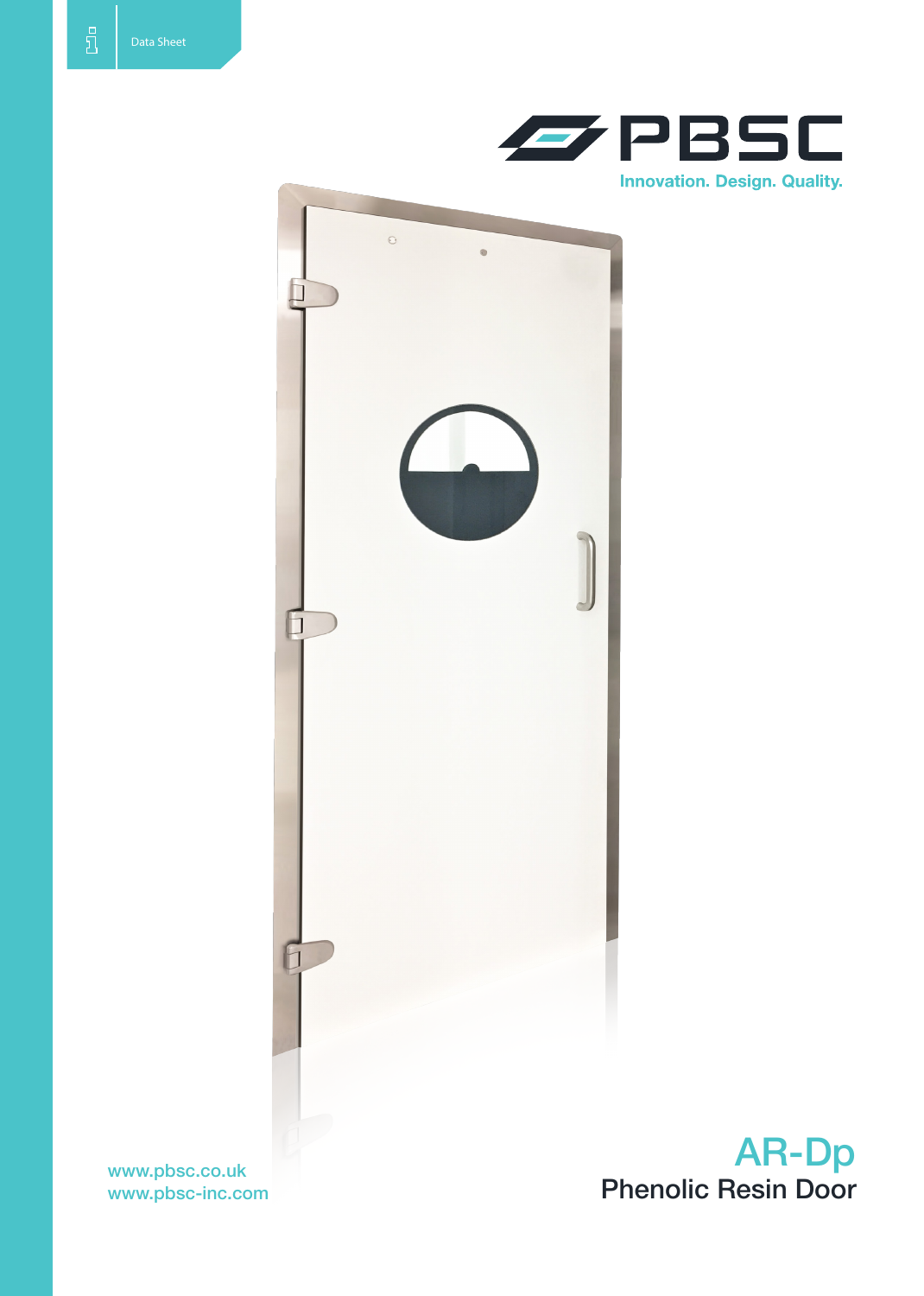## AR-Dp Phenolic Resin Door

PBSC's Phenolic Resin doors are Ideal for laboratory, cleanroom and corrosive environments, these doors are incredibly tough. Unlike metal doors, they have greater resistance to damage and importantly, they have no hollow cavities where contamination can ingress.

Meticulously engineered and manufactured with a solid core of chemical grade phenolic resin, these doors are impervious to most chemicals and cleaning agents. They will also improve the looks of your facility incorporating the renowned PBSC wrap-around doorframe featuring clean, uninterrupted lines with solid stainless-steel hinges and concealed door system.

The Phenolic Resin door set are available in single or double door leaf construction with the unique PBSC cast stainless-steel hinge assembly, allowing a maximum clear opening and can be bespoke to fit existing walls.

- Single, Double or Leaf & 1/2 Door Options
- • Light Tight Vision Panels
- Interlock Systems
- • Air Transfer Grilles
- • Electric / Hydraulic Auto Openers / Closers







The Phenolic Resin Door is the ideal solution whilst improving the looks of your facility.

## **Options**





PBSC manufacture high quality clean room, high containment and material decontamination products. When you need areas and staff to be contamination free and protected from pathogens, you need dependable equipment which will maintain critical biosafety levels, achieve sterility and protect data reliability.

- • Excellent resistance to most corrosive chemicals
- High impact resistance
- Solid core door leaf
- Full wrap around frame option, without rebate
- Purpose built solid stainless-steel hinge to provide easy cleaning and opening up to 170°
- • Flush glazed vision panels in customs sizes
- Flush Maglock in frame
- • Concealed closer system available for added hygiene
- • Unique PBSC's stainless-steel hinge assembly



PBSC provide installation, servicing, technical advice, product selection and demonstrations for clean controlled environments with Innovation, Design and Quality at the heart.

> Complying with local and global regulations PBSC's products can be designed to meet your specific requirements. Over 30 years knowledge and competence within the specialist sectors, always going through extensive research and development and offering accurate assistance during project planning to consultants, architects and end users to deliver successful projects.

> > **Quality**

Innovation Incorporating your requirements to create product ranges to exceed expectations



Delivering high quality products for over 30 years, with rigorous

testing and inspection



Design Leading the way with pioneering design, ensuring customer requirements are achieved

## PBSC is the accepted benchmark by which others are measured...

The search for innovative design, an eye for detail and advanced manufacturing techniques has seen PBSC gain a deserved reputation as the premier supplier within cleanroom environments.

Supporting the customer throughout the process continuing to meet the growing challenges and striving for continual improvement with our ISO 9001 QA processes independently audited and updated on a regular basis.



**Description**